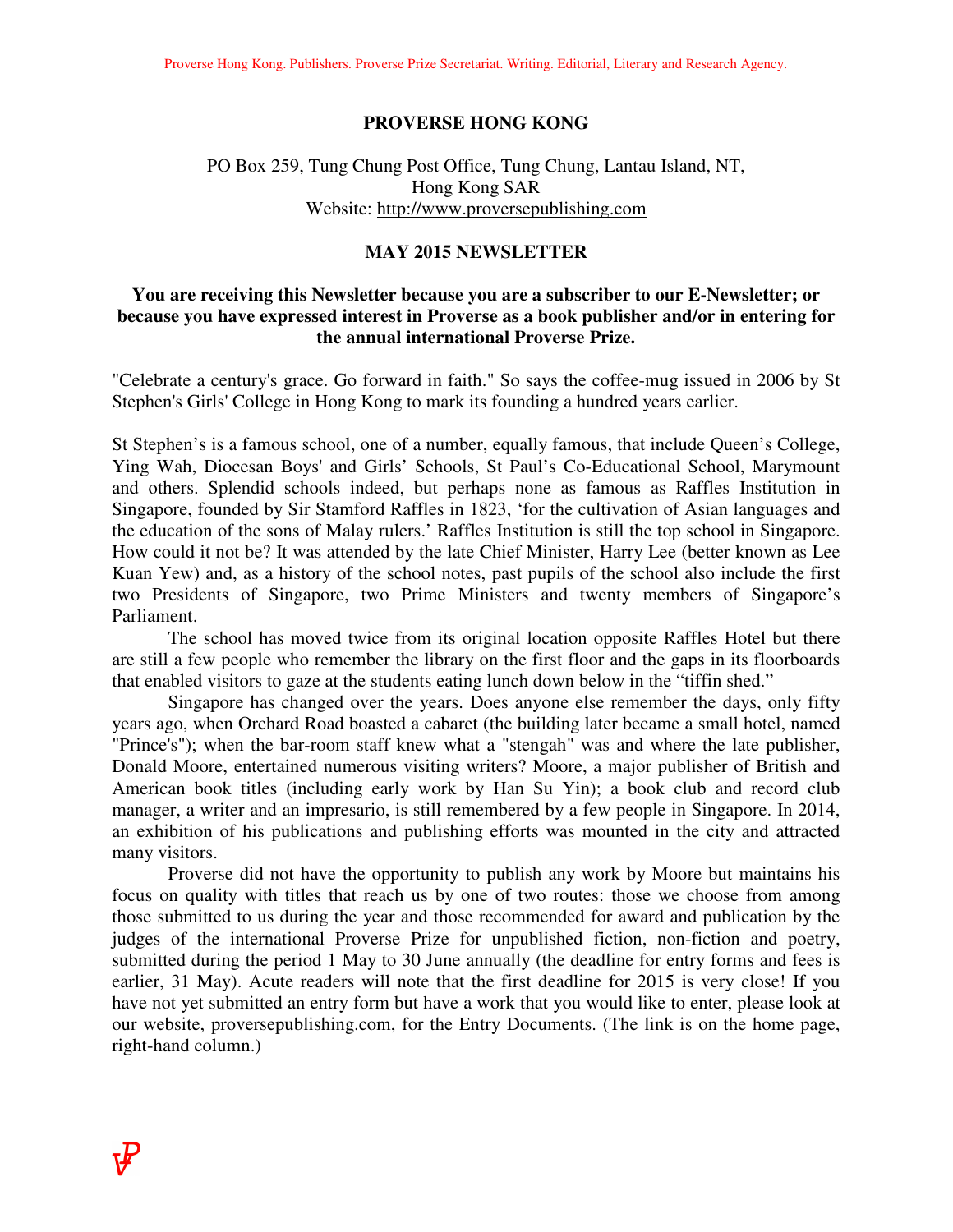# **NOTES FOR YOUR DIARY**

**There will be a reading and launch of Andrew S. Guthrie's new book of poetry, "Alphabet",** at Kubrick Bookstore and Café, Yaumatei (upper level atrium) on Sunday, May 24 at 4pm.

 The poems in "Alphabet" focus on the attributes of various literary failures along with a general consideration of writing in our post-avant-garde, over-abundant post-internet era. "Alphabet" was a finalist for the Proverse Prize 2013.

Hosted by Atom Cheung, Andrew Guthrie will read and comment on this work.

 As a special added attraction, local actor Nikel Mordis will give a dramatic recitation / performance of one of the more bleakly humorous selections.

 If you have attended Kubrick poetry events before, you will know that these are friendly and worthwhile occasions. It is an interesting part of Hong Kong, too, near an important temple and an evening shopping street.

 All are welcome! Registration is not essential. Sunday, May 24, 4pm

Kubrick Bookstore and Café 3 Public Square Street Yau Ma Tei Hong Kong

**The Entry Documents for the International Proverse Prize 2015** are on the Proverse website, proversepublishing.com. The deadline for entry forms/fees to be received is 31 May and the deadline for entered work to reach Europe where the judging will take place is 30 June. This annual competition for unpublished non-fiction, fiction or poetry is open to everyone who is at least eighteen on the date they sign the entry forms and there are no residence, citizenship or nationality requirements.

## **FOR THE RECORD**

Several of those who attended the Proverse Spring Reception, which was held on Thursday, 9 April 2015, wrote to say how much they enjoyed the event. The following books were launched and can be seen in Hong Kong bookshops.

# **Verner Bickley (Ed.),** *Poems to Enjoy, Book 5***; Andrew Carter,** *Bright Lights and White Nights***; Lawrence Gray,** *Cop Show Heaven;* **Peter Gregoire,** *The Devil You Know***; Andrew S. Guthrie,** *Alphabet***; Jan Pearson,** *Tiger Autumn***.**

Proverse books are distributed by the Chinese University of Hong Kong Press (chineseupress.com). They can also be ordered online from many online retailers.

All the launching authors spoke well and we thank them for their participation. We particularly thank Andrew Carter, who had flown in from the UK and Jan Pearson, who had flown in from Australia to be present.